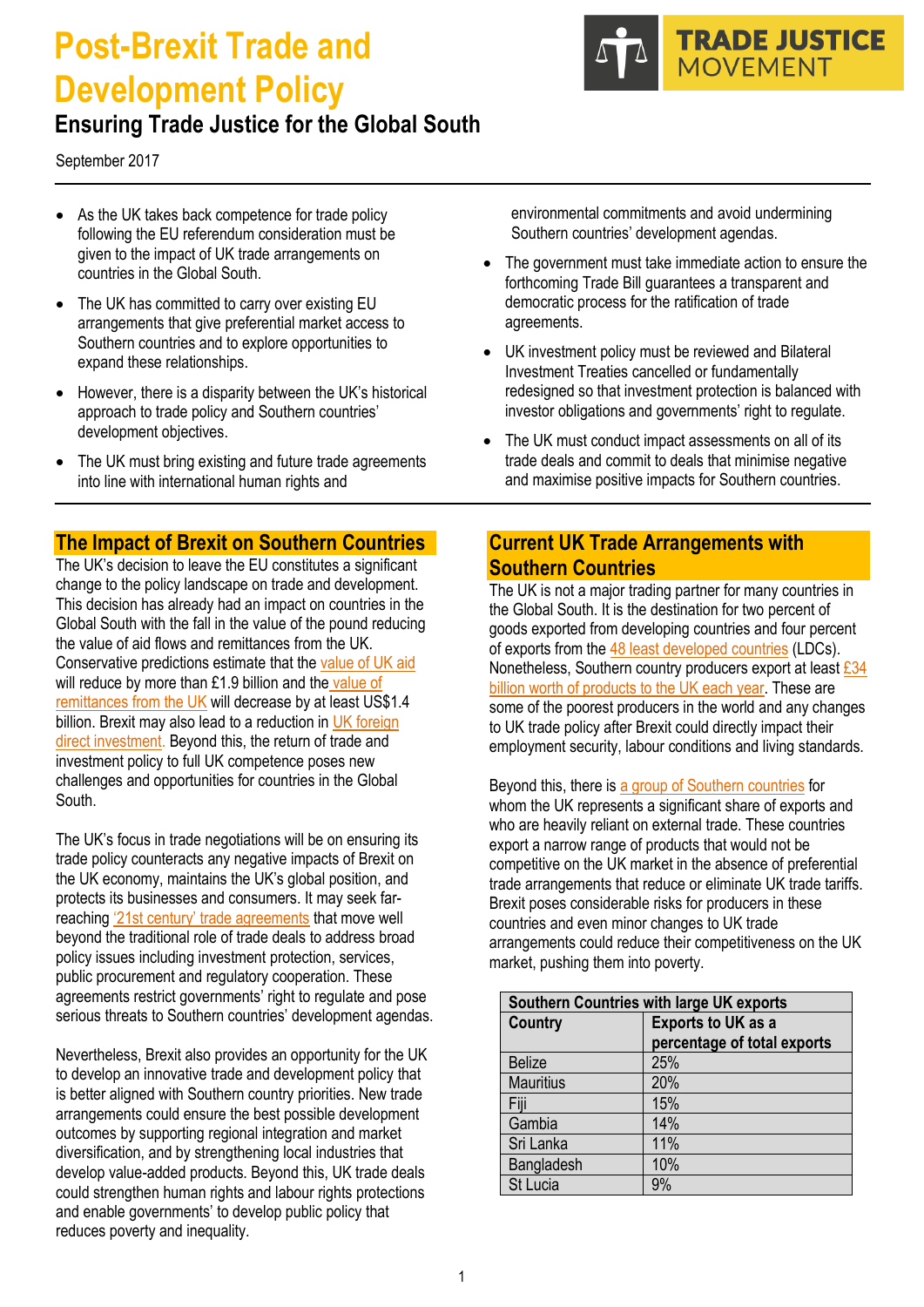Southern countries currently receive preferential market access to the UK under EU trade arrangements, including:

- The Everything But Arms Scheme (EBA):
- The Generalised Scheme of Preferences (GSP) standard GSP or GSP plus; and
- The Economic Partnership Agreements (EPA's).

Under the EBA arrangements LDC's benefit from duty-free exports into the UK on all goods other than arms and ammunition. The GSP and GSP Plus arrangements [reduce](https://www.gov.uk/government/news/government-pledges-to-help-improve-access-to-uk-markets-for-worlds-poorest-countries-post-brexit)  [or eliminate tariffs on goods](https://www.gov.uk/government/news/government-pledges-to-help-improve-access-to-uk-markets-for-worlds-poorest-countries-post-brexit) exported to the UK from non-LDC countries. Together these preferential market access schemes save [LDC exporters](https://www.odi.org/sites/odi.org.uk/files/resource-documents/10852.pdf) €385 million per year[, non-](https://www.odi.org/sites/odi.org.uk/files/resource-documents/10852.pdf)[LDC African, Caribbean and Pacific \(ACP\) exporters €205](https://www.odi.org/sites/odi.org.uk/files/resource-documents/10852.pdf)  [million](https://www.odi.org/sites/odi.org.uk/files/resource-documents/10852.pdf) and Commonwealth e[xporters €715 million](https://www.odi.org/sites/odi.org.uk/files/resource-documents/10852.pdf).

The EPA's are regional free trade agreements that the EU has signed or is negotiating with African, Caribbean and Pacific partners. Unlike the unilateral EBA and GSP/GSP Plus arrangements, the EPA's are reciprocal trade agreements that place requirements on Southern partners to liberalise their economies. To date the EU has signed EPA's wit[h Caribbean](http://ec.europa.eu/trade/policy/countries-and-regions/regions/caribbean/index_en.htm) partners and the Southern African [Development Community.](http://ec.europa.eu/trade/policy/countries-and-regions/regions/sadc/) 

In addition to these EU trade arrangements, the UK has over 100 Bilateral Investment Treaties (BIT's), more than twothirds of which are with Southern countries. BIT's are agreements between two governments that are designed to promote investment flows and protect international investors and their investments.

# **Priorities for reform of UK Trade Arrangements with Southern Countries**

Reform of UK trade policy is necessary to ensure that Brexit doesn't negatively impact on Southern countries and that new trade arrangements are in line with the UK's international human rights and environmental obligations. However, the UK also has the opportunity to address some of the challenges of existing trade arrangements, which limit poverty reduction and development efforts in the Global South. A new gold standard trade and development policy would ensure that trade arrangements are people-centred, environmentally responsible and mutually beneficial for communities in the UK and the Global South. Priorities for trade policy reform include:

# **Ensuring Transparency and Democracy in the UK's Trade Agreements**

Current Parliamentary procedures for trade agreement ratification grant extraordinary powers to the Government, effectively sidelining MPs, and offering no mechanisms for public input. Making trade deals accountable to parliament and the public is a necessary first step for the development of deals that are compatible with human rights and poverty reduction goals. It is essential that the forthcoming trade bill includes key transparency and accountability mechanisms that guarantee the negotiation and ratification of trade agreements is democratic and inclusive. More information about the trade and democracy campaign is available on [TJM's website](http://tjm.org.uk/trade-issues/democracy-and-transparency).

# **Trade Priorities for Southern Countries**

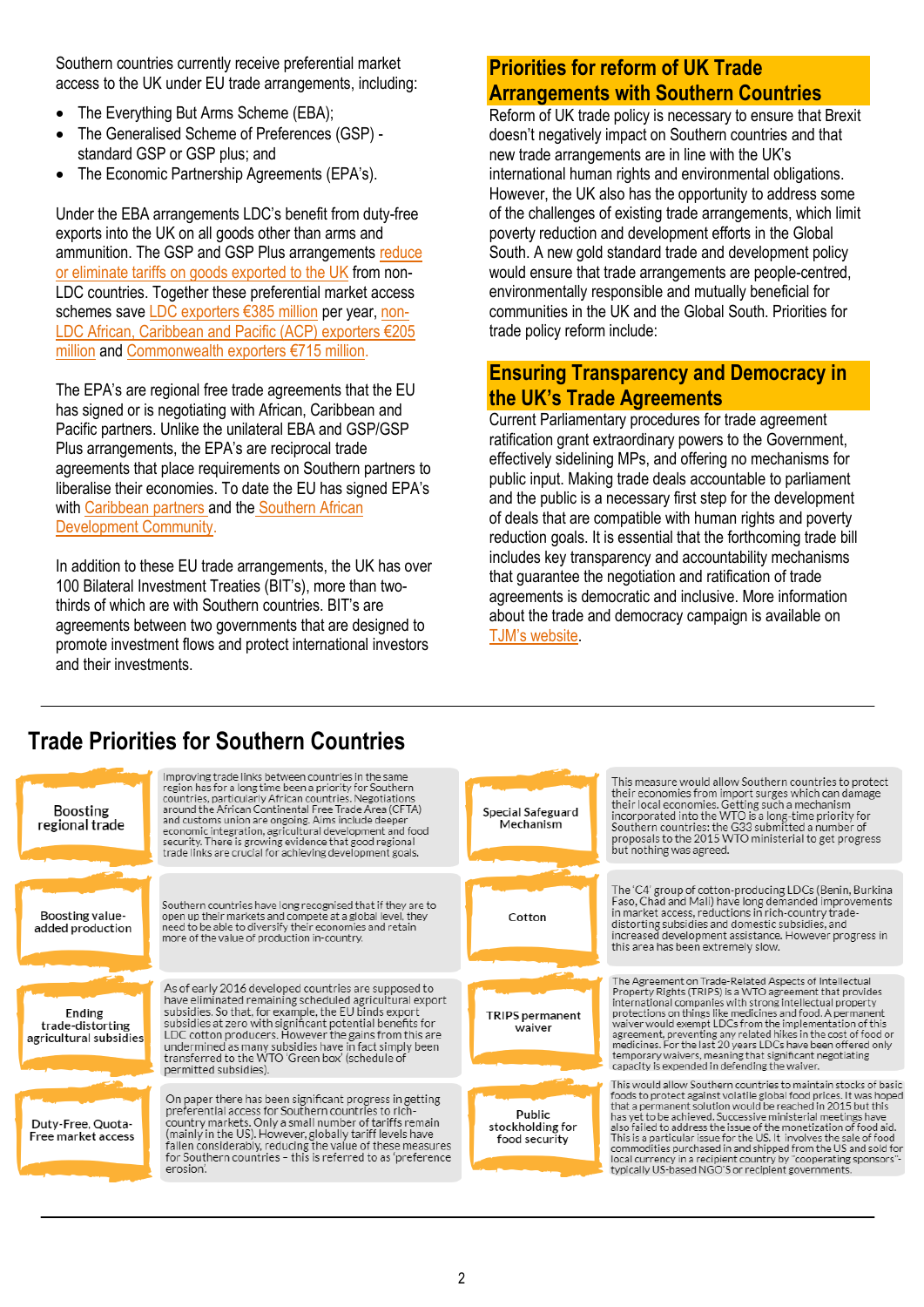# **Strengthening Preferential Market Access Schemes**

In June 2017 the UK announced that it will carry over "existing duty[-free access to UK markets](https://www.gov.uk/government/news/government-pledges-to-help-improve-access-to-uk-markets-for-worlds-poorest-countries-post-brexit)" for Southern countries. This included a commitment to translate the EU EBA, GSP and GSP Plus arrangements and EPA's into UK law. It also committed to exploring options to expand these relationships.

The EU EPA's have been [extremely controversial](https://www.theguardian.com/global-development/poverty-matters/2012/jul/12/trade-talks-europe-africa) and remain heavily contested by countries across the Global South. After 14 years of negotiations many countries, particularly [across Africa](https://furtherafrica.com/2016/11/10/why-african-states-are-refusing-to-sign-on-to-eu-trade-deals/), continue to resist these agreements, arguing that they will have devastating [consequences for local industries,](http://www.nation.co.ke/news/Tanzania-backs-out-of-EAC-deal-with-EU-over-Brexit/1056-3287032-2bh4taz/index.html) reduce employment opportunities an[d worsen poverty.](https://www.vanguardngr.com/2016/01/epa-8-94bn-development-package-tears-ecowas-apart/) Southern countries criticise the EPA's for:

- Undermining regional integration by establishing regional groupings that [split existing custom unions or regional](https://www.southcentre.int/wp-content/uploads/2013/08/AN_EPA4_Regional-Integration-and-EPAs_EN.pdf)  [alignments](https://www.southcentre.int/wp-content/uploads/2013/08/AN_EPA4_Regional-Integration-and-EPAs_EN.pdf) or by imposing different trade arrangements on countries [in the same region,](http://www.stopepa.de/img/EPAs_Briefing.pdf) which prevents the development of regional customs union;.
- [Fostering tensions](http://www.stopepa.de/img/EPAs_Briefing.pdf) between LDC's, which receive tariff free access to the EU market through the EBA arrangements and will not benefit from signing an EPA, and non-LDC countries that will lose preferential access to the EU market if they do not sign an EPA;
- Expanding the privatisation agenda by including a [rendezvous clause](http://www.rosalux.co.tz/wp-content/uploads/2016/03/SEATINIs-assessment-report-of-the-EPA-Rendezvous-clause-2015.pdf) that commits Southern countries to continue negotiating on controversial areas that were not included in the original agreement, including the liberalisation of [investment and services.](http://www.rosalux.co.tz/wp-content/uploads/2016/03/SEATINIs-assessment-report-of-the-EPA-Rendezvous-clause-2015.pdf) This goes beyond current WTO commitments and has the potential to significantly reduce Southern countries' policy space and development capacity; and
- [Driving market liberalisation,](http://www.stopepa.de/img/EPAs_Briefing.pdf) which forces Southern countries to open up their markets to direct competition with EU goods. Without tariffs nascent industries that develop added-value products are unable to compete with EU goods. This reinforces Southern countries' dependency on commodity exports and impedes their capacity to diversify their economies.

Beyond concerns with the substance of the EPA's, the UK may face practical challenges in translating these agreements into UK law. Given the UK is not a major trading partner for many Southern countries, it may lack the economic and diplomatic clout to conclude EPA's on the same terms as the EU. Southern partners may instead look to negotiate alternative trade arrangements that deliver stronger development outcomes. In addition to this, it may not be feasible to implement new EPA's until after the UK has left the EU. This would mean that Southern partners that do not receive preferential market access under the EBA or GSP/GSP Plus arrangements would be required to trade with the UK under WTO rules until a trade deal could be agreed. This would effectively result in the UK imposing tariffs on some of the poorest countries in the world. For these reasons, the UK should not seek to roll over the EPA's. Rather, the UK should look to build on and expand

the EU EBA and GSP arrangements. This would ensure that Southern countries are not negatively impacted by the UK's withdrawal from the EU, and would provide all LDC and non-LDC countries with preferential access to the UK market. The UK could improve EU preferential market access schemes by:

- Extending the country coverage of the EU EBA arrangements to include non-LDC countries, giving all Southern countries tariff free access to UK markets for all products except arms and ammunition.
- Extending the product coverage of EU GSP/GSP Plus to include products that are exported by a broader range of Southern countries, such as bananas, yams, sugar and apples.
- Extending the amount that UK tariffs are reduced for products included in the GSP/GSP Plus arrangements.
- Offering simplified rules of origin and maximum regional cumulation.

When translating th[e EU GSP arrangements](http://ec.europa.eu/trade/import-and-export-rules/import-into-eu/gsp-rules/gsp+/) into UK law, the UK should consider criticism of the requirement under GSP Plus that partner countries' ratify and put into practice [27 International conventions](http://trade.ec.europa.eu/doclib/docs/2013/december/tradoc_152024.pdf) addressing human rights, labour rights, environmental standards and good governance. Critics argue that the failure to include social and environmental conditions in all [EU trade agreements](https://ghum.kuleuven.be/ggs/publications/working_papers/new_series/wp151-160/wp155-beke-hachez.pdf) means that countries that participate in GSP Plus have different requirements to other EU trade partners. They also question whether these provisions actually improve human rights and labour conditions, arguing that a lack of enforcement means that the ratification of these conventions is high but the [implementation remains limited.](https://ghum.kuleuven.be/ggs/publications/working_papers/new_series/wp151-160/wp155-beke-hachez.pdf) Th[e](https://ghum.kuleuven.be/ggs/publications/working_papers/new_series/wp151-160/wp155-beke-hachez.pdf) [inconsistent use of sanctions](https://ghum.kuleuven.be/ggs/publications/working_papers/new_series/wp151-160/wp155-beke-hachez.pdf) against countries that breach these conventions also demonstrates a double standard in the EU's enforcement measures. Beyond this, the requirement that Southern countries monitor the implementation of these conventions adds an administrative **[burden](http://heinonline.org/HOL/LandingPage?handle=hein.journals/camslr7&div=8&id=&page=)** that diverts resources and attention from other policy agendas.

The UK should ensure that its position on the inclusion of social and environmental conditions in trade arrangements is underpinned by sound evidence and is governed by a clear framework for how and when it will respond to human rights and labour rights violations. It must also make sure this position is consistent across all trade arrangements, including with partners in the Global North.

# **Reforming UK Bilateral Investment Treaties**

BITs are heavily biased in favour of international investors, challenging governments' ability to decide policy in areas like health, energy, water and climate change. The majority of UK BIT's contain investor to state dispute settlement clauses (ISDS), which allow investors to sue governments in private tribunals over policy decisions that threaten their profits. Over the last 15 years, non-OECD countries have faced an incredibl[e \\$415 billion in ISDS claims against them.](http://investmentpolicyhub.unctad.org/ISDS/FilterByAmounts)

UK BIT's are broadly worded and based on outdated principles from the post-War era, allowing for the most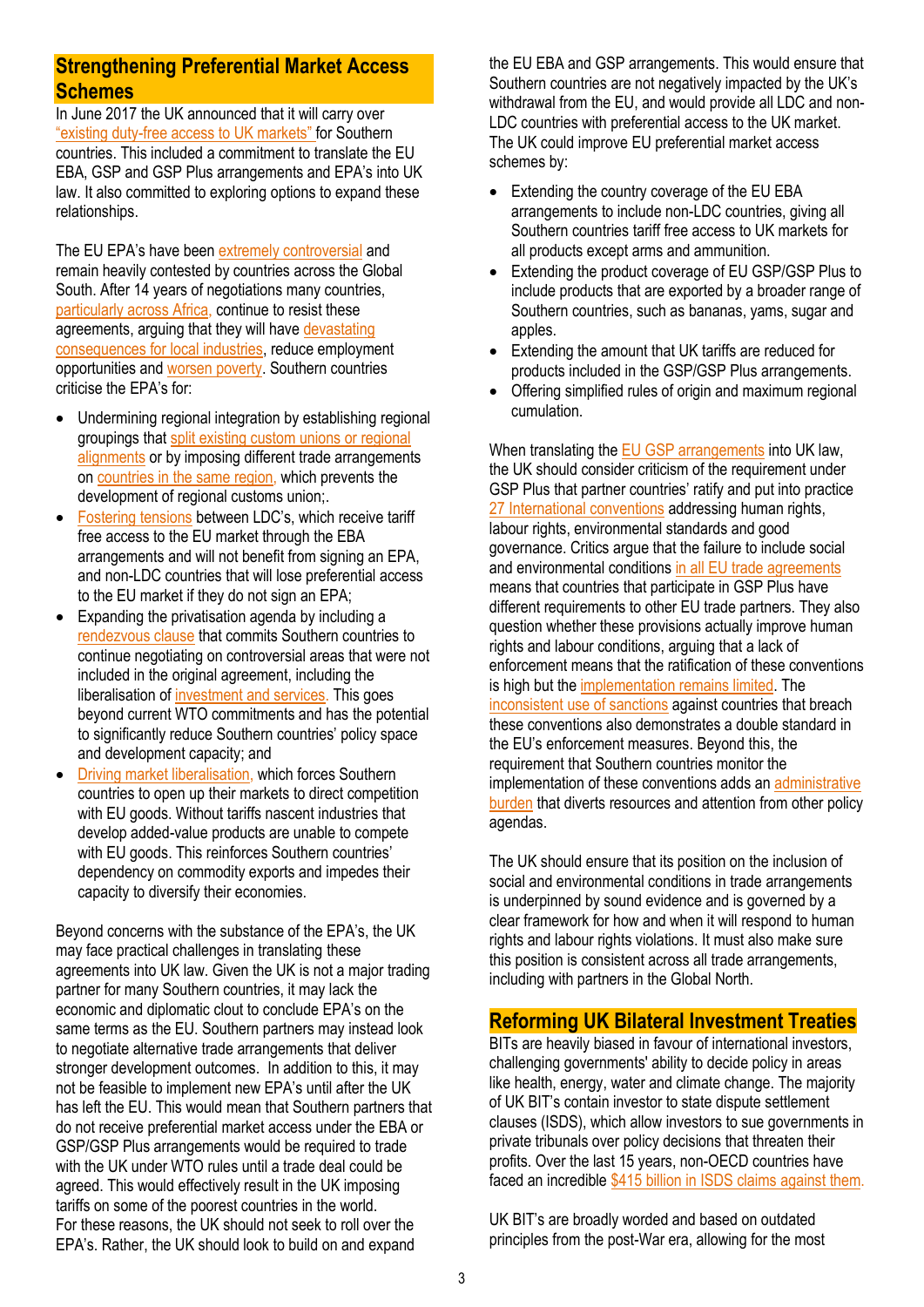expansive interpretation of clauses and leading to significant uncertainty as to their impact.

#### **Problematic clauses in UK BIT's**

#### **Fair and Equitable Treatment**

Fair and equitable treatment clauses require governments to treat investors 'fairly' and not upset their 'legitimate expectations'. They have permitted investors to bring disputes against government activities such as changes in [tariff charges in public utilities, withdrawal of tax exemptions](http://www.iisd.org/pdf/2011/belgiums_model_bit.pdf)  [and changes to the regulation of chemicals.](http://www.iisd.org/pdf/2011/belgiums_model_bit.pdf)

#### **Indirect expropriation**

Indirect expropriation clauses provide for compensation where [a regulatory measure is considered to harm, affect or](http://www.iisd.org/pdf/2011/belgiums_model_bit.pdf)  [interfere with an investment](http://www.iisd.org/pdf/2011/belgiums_model_bit.pdf) even where these have been enacted for the public good. This can cover a wide range of government actions and measures, ranging from taxation to environmental regulation.

The UK has competence for existing BIT's irrespective of its membership of the EU. Therefore, the Government should review its investment policy prior to Brexit, cancelling or fundamentally redesigning UK BIT's so that investment protection is balanced with governments' right to regulate. This review should also ensure that future and existing investment agreements are compatible with the UK's commitments under the [UN Guiding Principles on Business](http://www.ohchr.org/Documents/Publications/GuidingPrinciplesBusinessHR_EN.pdf)  [and Human Rights](http://www.ohchr.org/Documents/Publications/GuidingPrinciplesBusinessHR_EN.pdf) and other international human rights and environmental protection instruments. For more information read [TJM's analysis of the problems with UK BIT's](http://tjm.org.uk/trade-deals/bilateral-investment-treaties).

# **Reducing the impacts of trade agreements with third parties**

UK trade arrangements with the EU and other partner countries will also have implications for Southern countries. Trade arrangements with the EU may result in diverging rules and standards between the EU and UK. This could lower standards and create an additional burden of bureaucracy for Southern country exporters. Beyond this, if the UK lowers its tariffs with advanced or emerging economies, Southern countries, particularly larger countries producing substitutable products, may experience significant preference erosion and trade diversion. The UK must ensure trade deals do not have negative impacts on Southern countries by:

- Carrying over EU standards and labelling in order to simplify customs procedures and market access for Southern countries; and
- Undertaking ex ante impact analyses of all potential trade deals and ex post impact assessments of all trade deals and committing to deals that minimise negative and maximise positive impacts for Southern countries.

# **Ensuring Trade Policy upholds Human Rights and Environmental Standards**

From the end of WWII until the 1980s, trade agreements covered only the trade of physical goods that crossed borders. However, in the 1990s a new agreement was

introduced to liberalise global trade in service industries called the Global Agreement on Trade in Services (GATS). GATS introduced international rules that were enforceable through trade sanctions and opened up service industries to be run by global corporations. These rules shifted the balance of power between governments and corporations by reducing the restrictions on how business could operate. Since then multilateral trade agreements and many BIT's have been used to extend the liberalisation agenda and expand market access for multinational corporations.

Modern trade agreements have a huge impact on almost every sector of the economy, restricting governments' ability to regulate and impacting on most areas of public policy from agriculture and energy to health and public services. In many cases these agreements undermine hard fought labour, environment and human rights standards, prioritising corporate profit over social and environmental regulation. Labour, environmental and human rights standards are nonnegotiable and the UK must ensure that new trade arrangements do not undermine its international human rights and environmental obligations, and its commitments under the [Sustainable Development Goals.](https://sustainabledevelopment.un.org/?menu=1300) Trade agreements should treat existing national and international standards as a baseline and create mechanisms to shield countries from competitive commercial pressures as they seek to raise standards ever further.

# **Challenging Corporate Power**

Modern trade and investment agreements are a major facilitator of globalisation, which increases global competition as countries vie for foreign investment. Globalisation has substantially increased the power of multinational corporations, institutionalising labour competition and facilitating [a global race to the bottom](https://www.theguardian.com/commentisfree/2015/may/08/the-trans-pacific-partnership-will-lead-to-a-global-race-to-the-bottom) that has forced governments to tolerate serious human and labour rights abuses and [environmental damage](http://www.europarl.europa.eu/sides/getDoc.do?type=REPORT&reference=A7-2010-0317&language=EN) in order to attract trade and investment.

A growing number of trade deals include chapters on labour and environmental standards in order to prevent a decline in labour and environmental conditions. However, the evidence indicates that these provisions have had limited effectiveness in [improving labour conditions](https://www.tuc.org.uk/sites/default/files/tucfiles/eu_gsp_submission.pdf) and [environmental standards.](http://unep.ch/etb/publications/CSR%20publication/UNEP_Corporate%20Social%20Responsibility.pdf) Further, it has been argued that these clauses are counterproductive and represent a form of disguised protectionism from Northern countries.

An alternative approach to addressing the negative social and environmental impacts of trade and investment agreements is to place obligations on investors to uphold human rights, labour rights and environmental standards. This is in line with the [UK's national action p](https://www.gov.uk/government/publications/bhr-action-plan)lan on business [and human rights,](https://www.gov.uk/government/publications/bhr-action-plan) which called for investment treaties that do not [undermine host countries' ability to meet human rights](http://pubs.iied.org/pdfs/17376IIED.pdf)  [obligations.](http://pubs.iied.org/pdfs/17376IIED.pdf) The UK should adopt this approach, developing trade deals that:

- Create obligations on investors, such as civil liability in the home and host state;
- Protect governments' right to regulate;